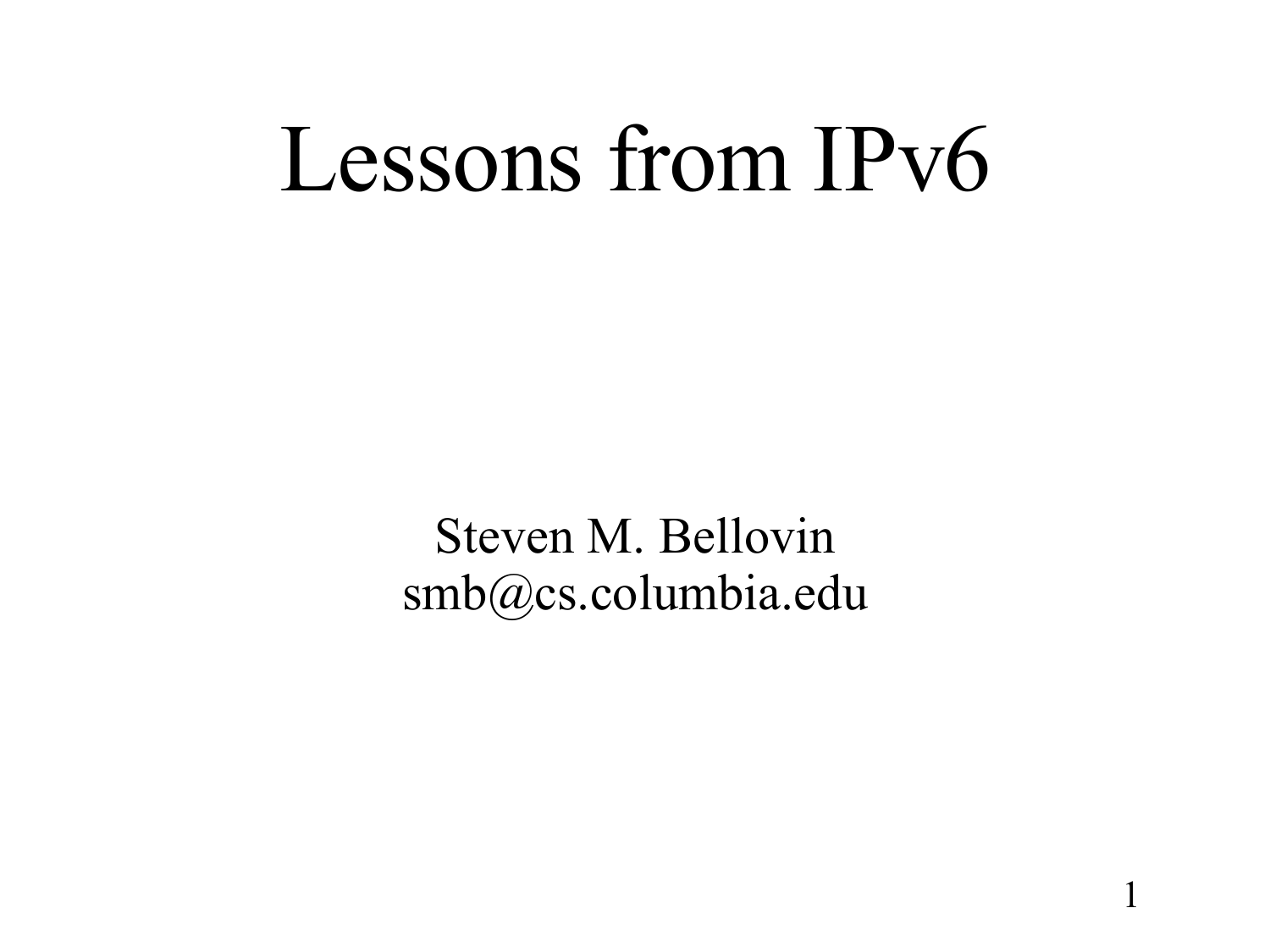## **History**

- Effort started in 1992-1993
- Original primary purpose: more IP addresses
- Several competing proposals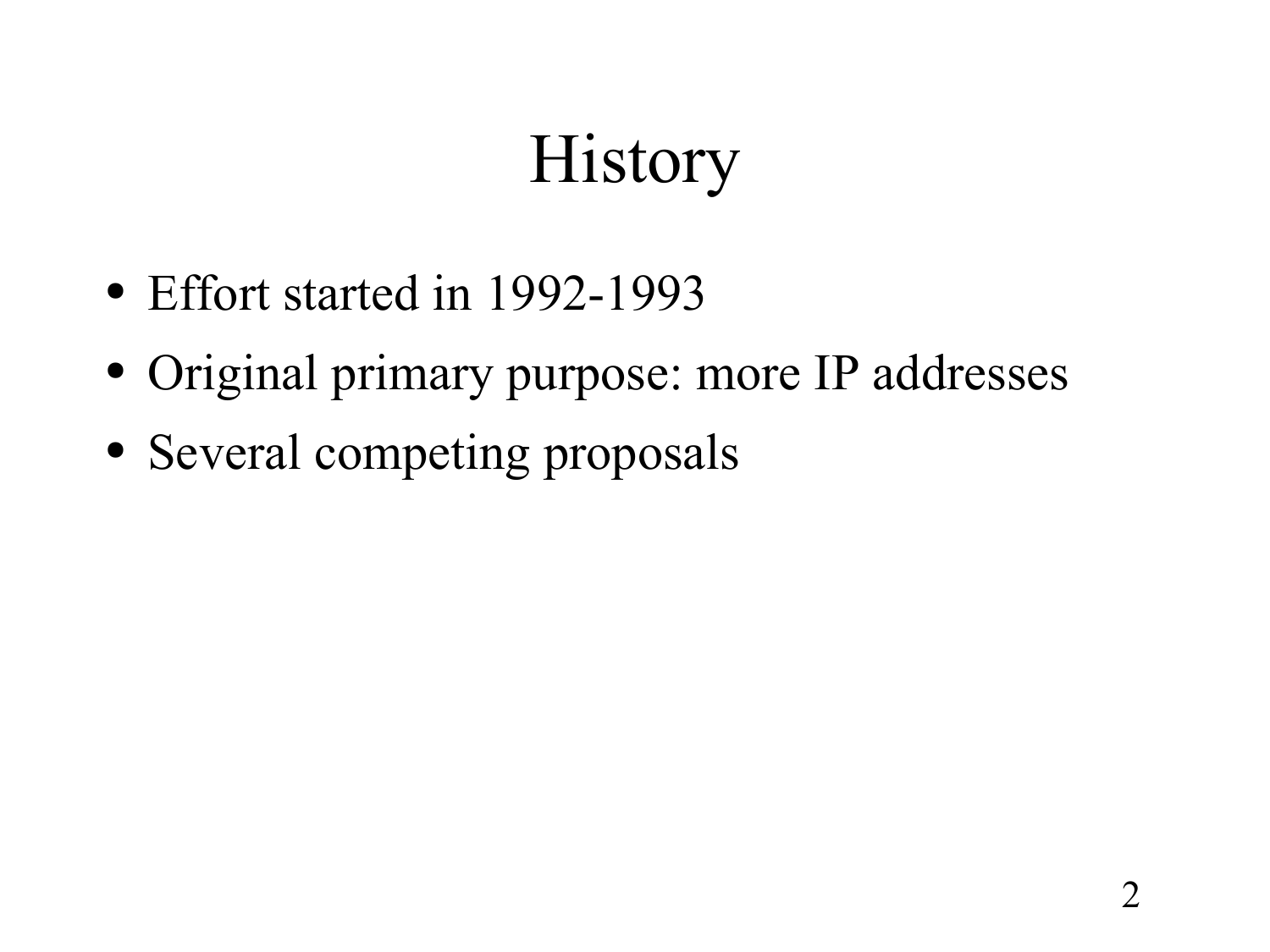#### Context

- Internet security starting to be noticed
	- Note: security  $\neq$  cryptography!
- No deployed autoconfiguration DHCP dates to 1993
- No NAT; first RFC was 1994
- OSI vs TCP/IP wars
- Routing table size an issue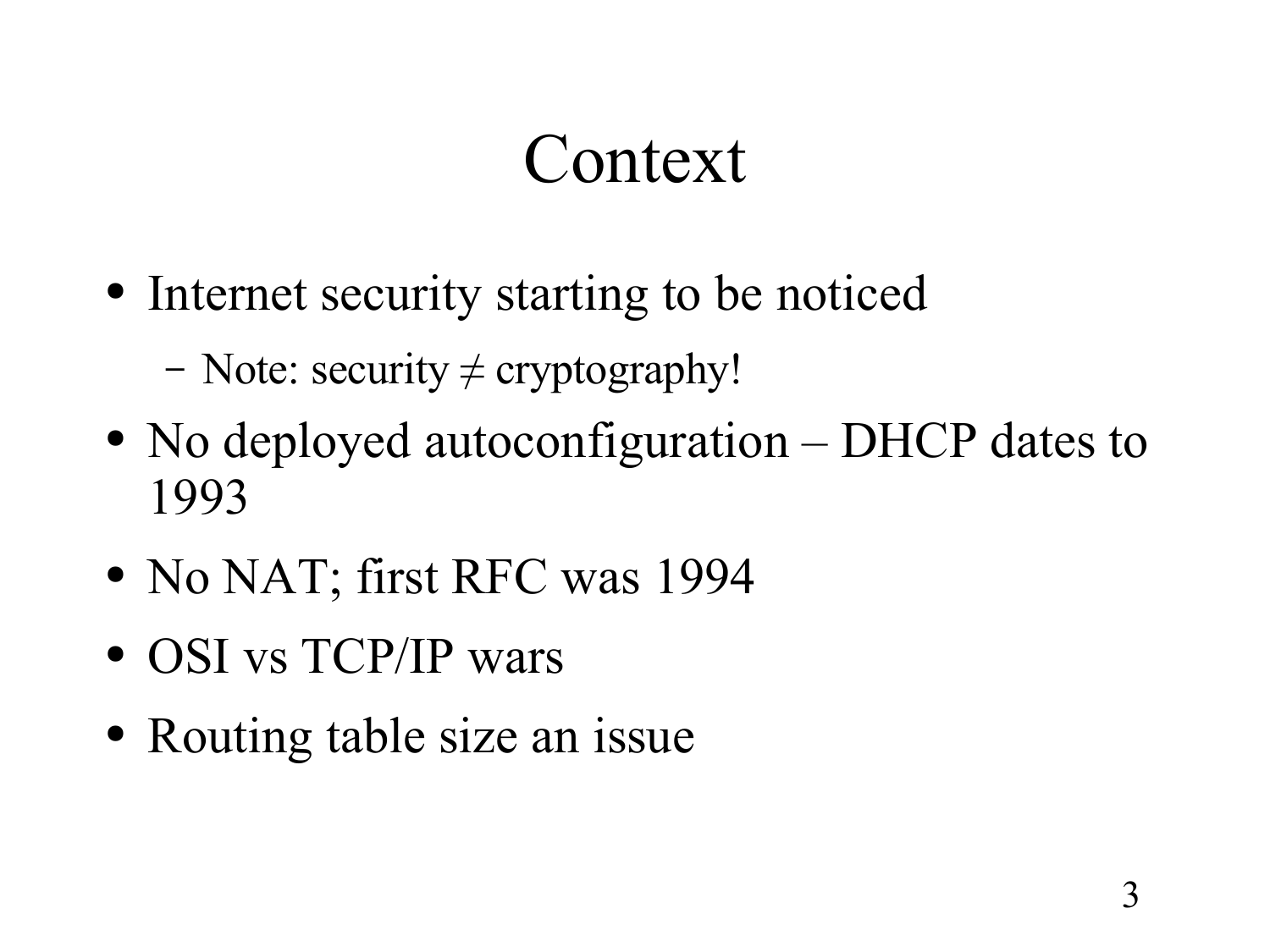## Basic Decisions

- Do not change basic semantic model of IP; keep it simple
	- Slightly modified over time...
- Support other things seen as necessary
	- Mobility
	- Renumbering
	- Multicast
- Add security: IPsec
- Do not change TCP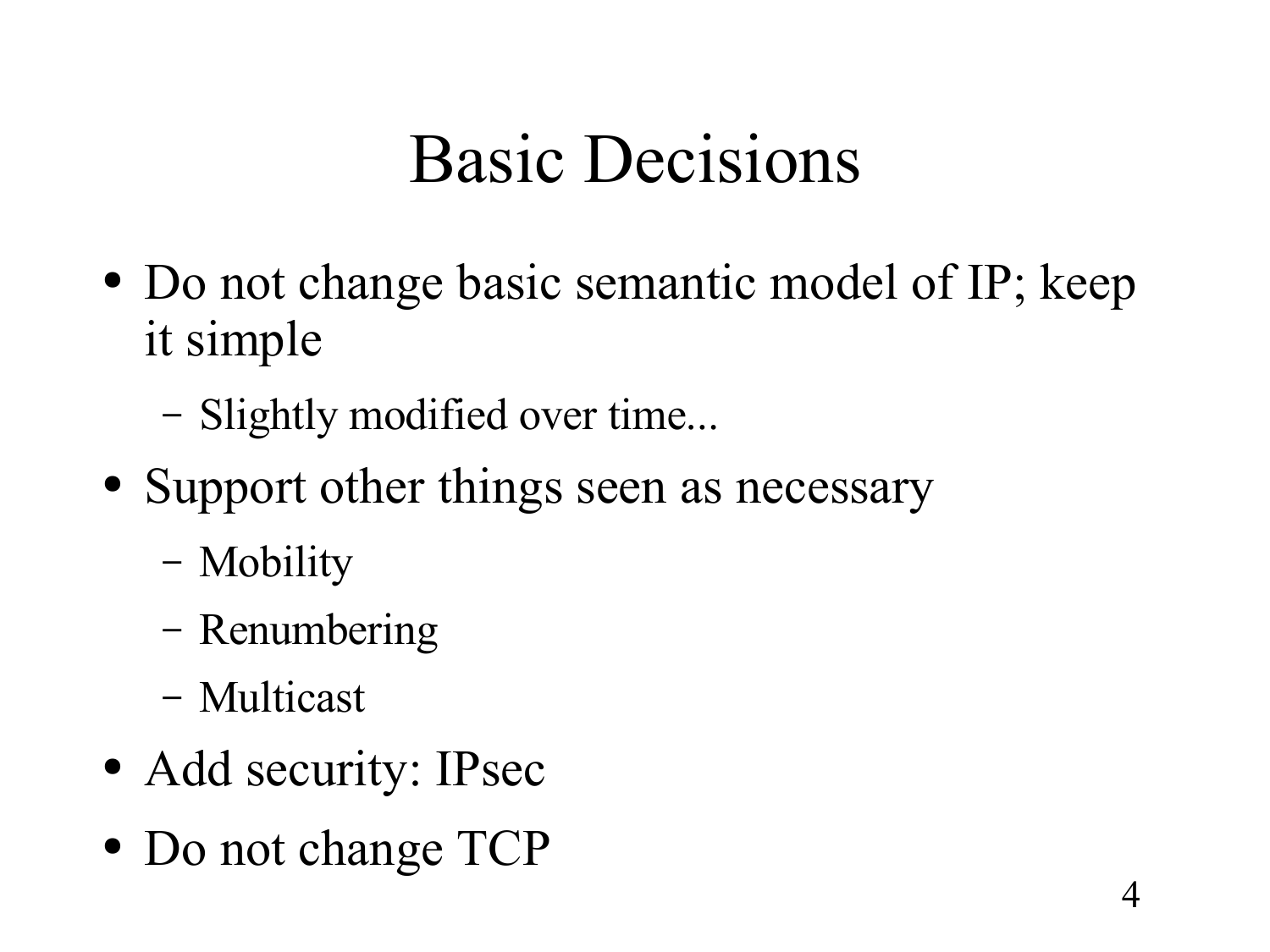# What Happened

- Near-stalemate in the IETF among different proposals
	- IPng area and directorate formed
- Arguments over cryptography (vs. U.S. export laws)
- Routing table size was seen as not a primary issue
	- Use CIDR and easy renumbering
- Engineering took a lot longer than expected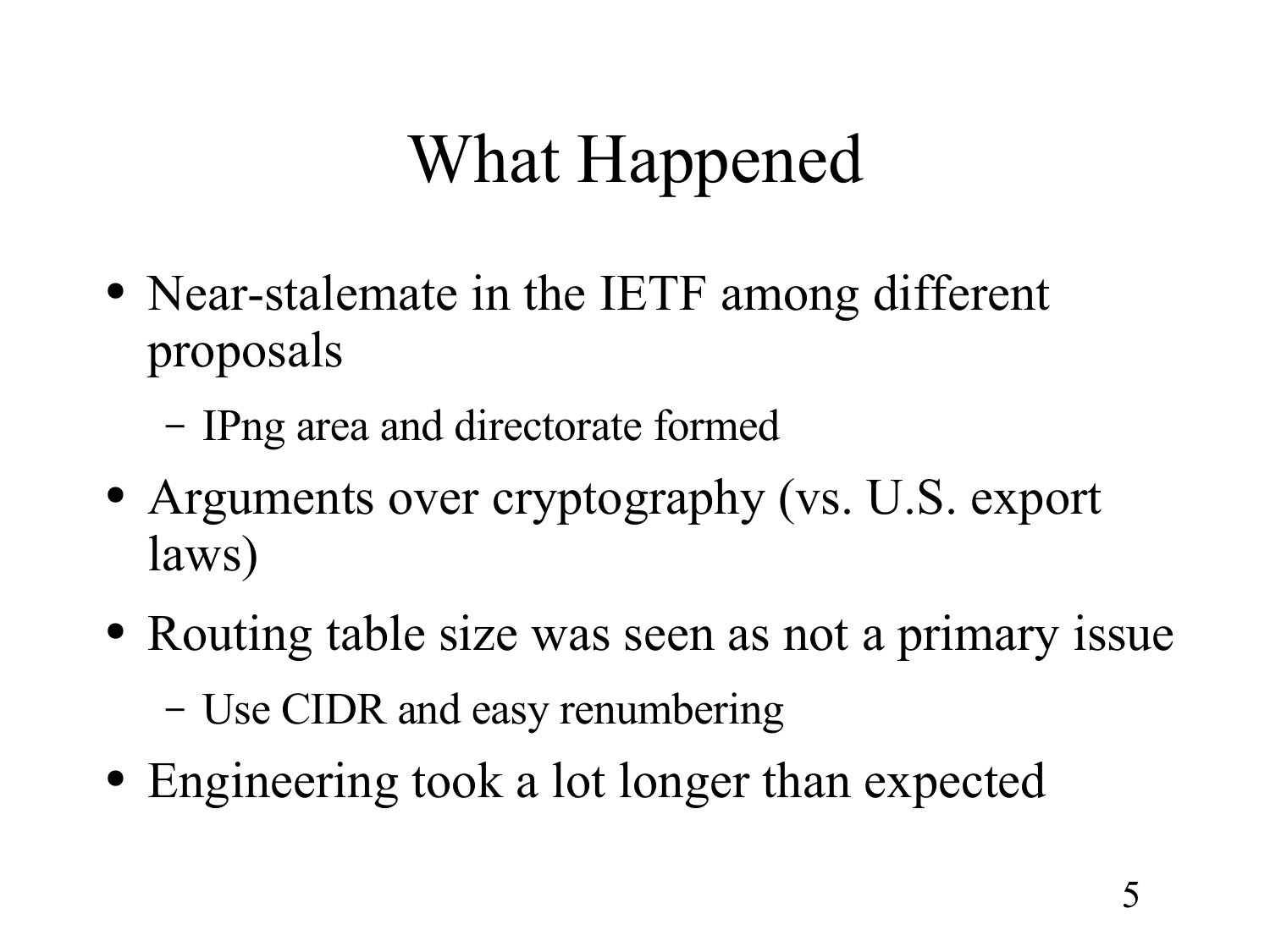## Second System Effect

- Many features were added to IPv6
- Scoped addresses
	- Required changes to the socket API
- Neighbor Discovery replaced ARP
	- Includes basic autoconfiguration
- Flow labels (but usage wasn't specified)
- Early decision on stateless autoconfiguration froze part of the address format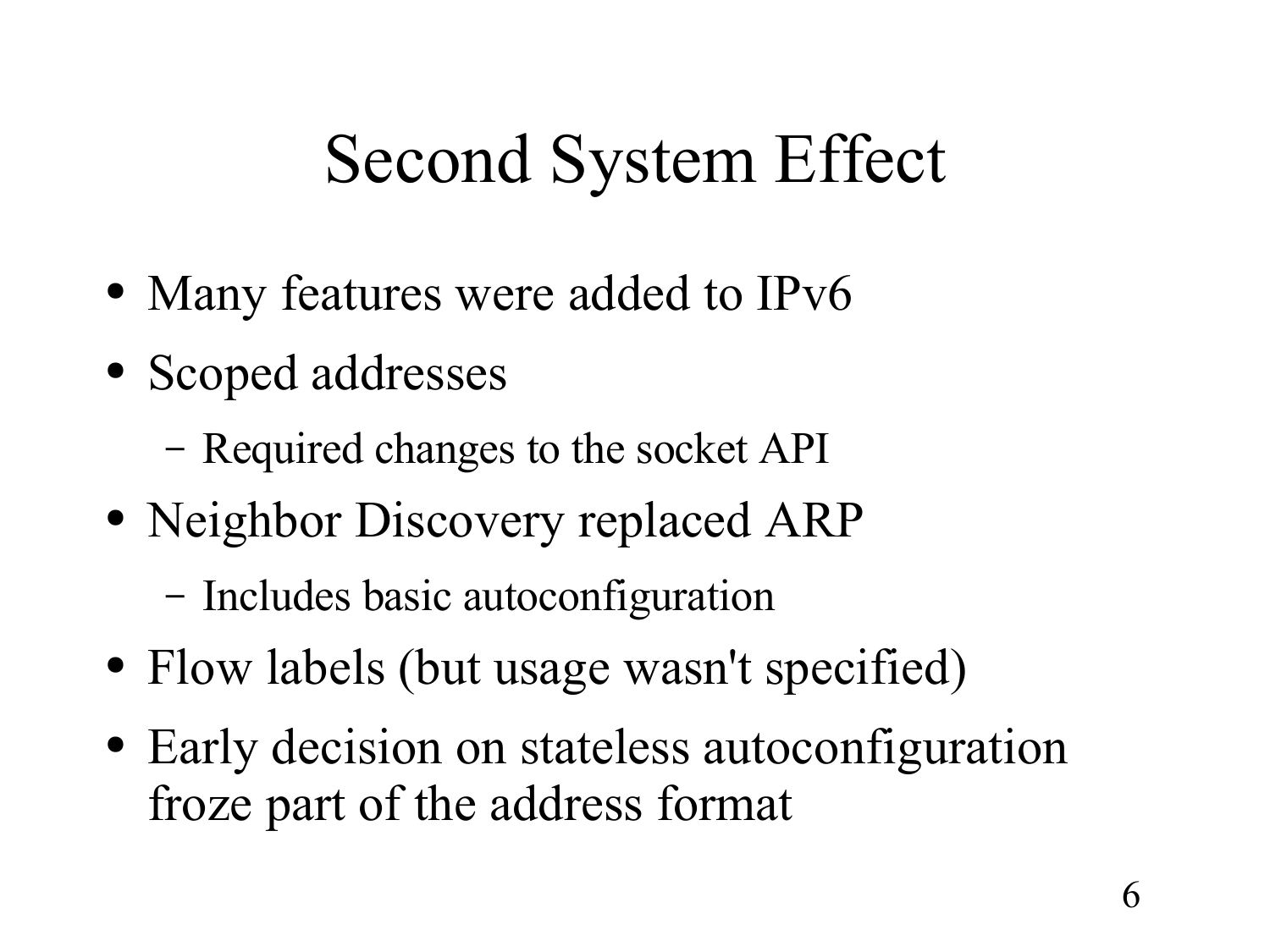## The Claims for V6

- Bigger addresses
	- True, but doesn't attract end users
- Autoconfiguration
	- We now have DHCP for client configuration
- More secure
	- IPsec exists for IPv4, too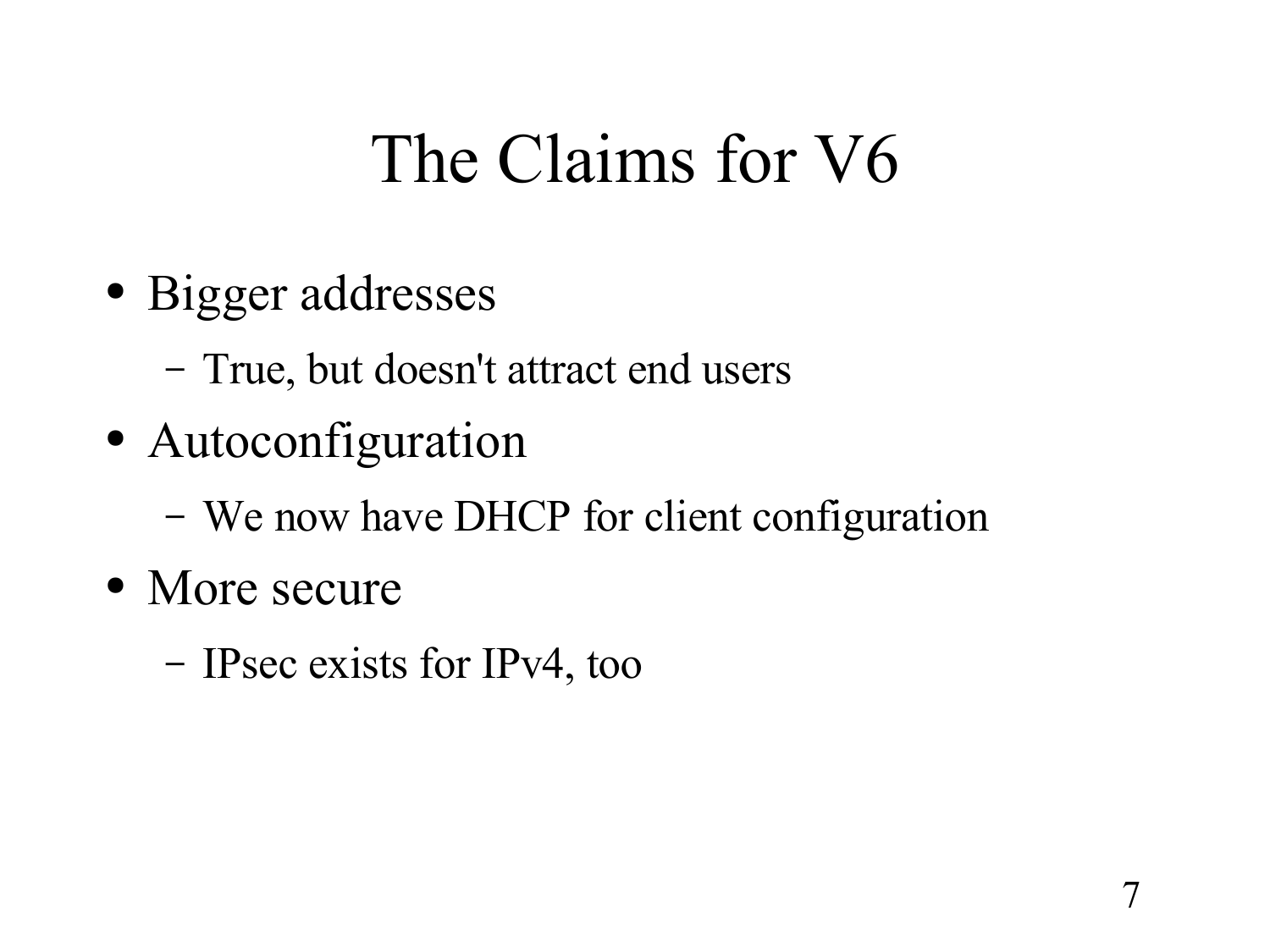## Engineering is Hard

- Some features were much more complex than people thought
	- Neighbor Discovery couldn't be secured with IPsec
	- Site-local addresses interacted poorly with the DNS
- Finishing the design took a lot longer than expected
- Renumbering is easier, but still not easy; there are too many addresses in configuration files, access control lists, etc.
- Multihoming is still unsolved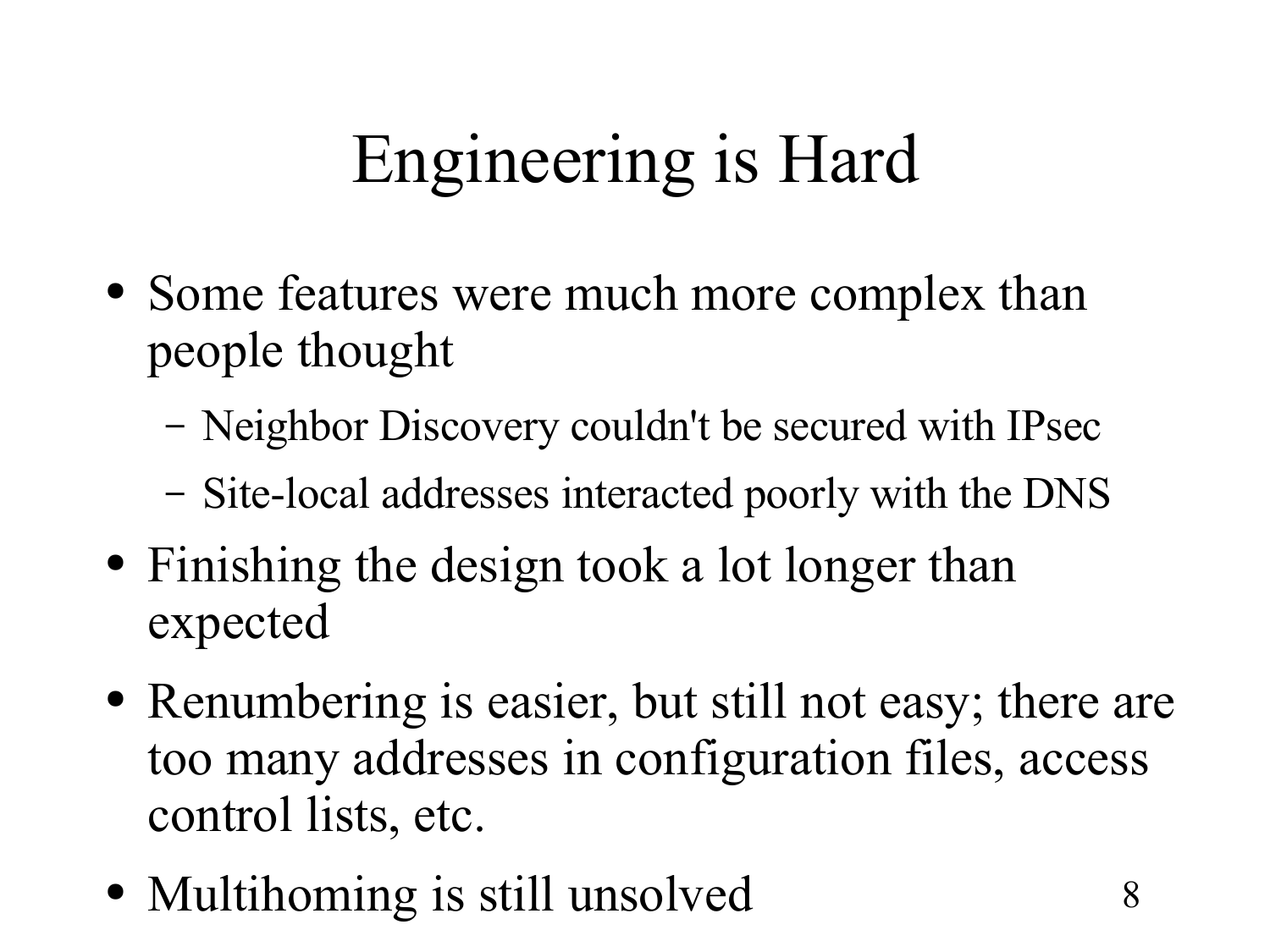## What Happened?

- The opportunity attracted too many feature creatures
- During that time, IPv4 didn't stop evolving
	- Many of the putative advantages of IPv6 became part of IPv4
- Tighter allocation controls by the RIRs helped
- NATs solved a large part of the address space crunch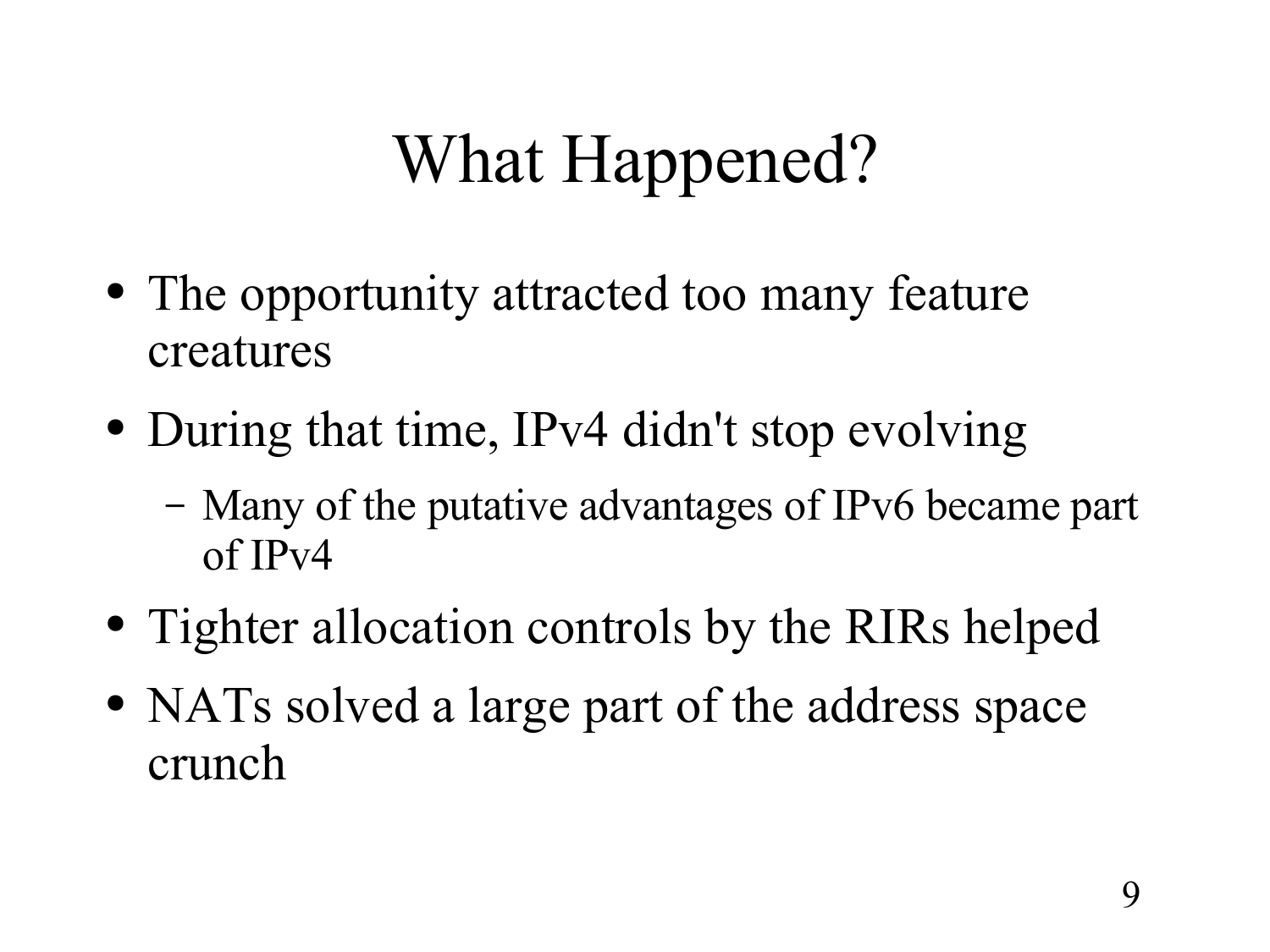## The World Changed under IPv6

- Mobility hasn't been that important at the IP layer
	- Layer 2 mobility often works well: 802.11 access points, cell phones, etc
- Firewalls and VPNs have eroded much of the application base for mobility
- ISP-based multihoming has become increasingly important – and it was explicitly ignored in the IPv6 design